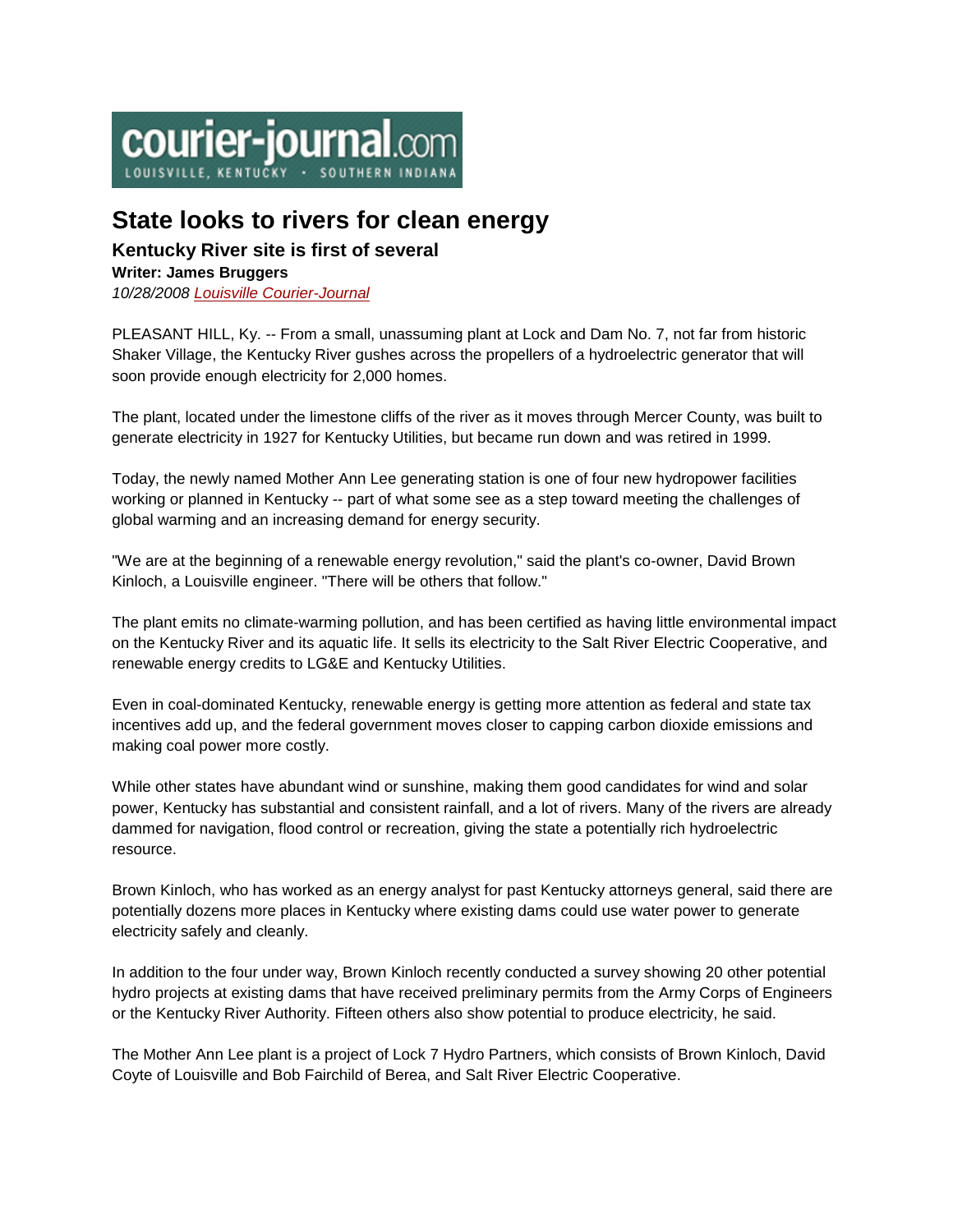Two of its three units are working; the third should be up soon.

The other projects already under way are at the Cannelton, Smithland and Melhdahl locks and dams on the Ohio River.

Other sites are on rivers such as the Green, Barren and Salt, and include dams that created such lakes as Taylorsville, Buckhorn, Fishtrap and Nolin.

At the same time, LG&E is expanding the generating capacity at a McAlpine Dam power plant.

#### Challenges remain

Taken together -- 2 megawatts here, 10 megawatts there -- Kentucky has enough lock-and-dam structures or flood-control dams that could be retrofitted to generate as much as 887 megawatts of electricity, according to Brown Kinloch's survey.

That would be, for example, 137 megawatts more than the proposed new unit at E.On U.S's Trimble County plant. And added up, the new hydro potential could power as many as 877,000 homes.

Brown Kinloch's contract with E.On forbids him from disclosing financial details about the Mother Ann Lee plant, and nobody has done an analysis of how much it would cost to retrofit all the dams he surveyed.

But Brown Kinloch estimates the costs of developing the 887 megawatts of hydropower could range from \$1.7 billion to \$4.4 billion. By comparison, The Courier-Journal reported in July that the new 750 megawatt Trimble unit will cost \$1.2 billion.

Some hydro projects, however, could face questions about disturbing water reservoirs, interfering with flood control and slowing navigation. And there are significant engineering challenges for some, said Ken Lamkin, the Louisville-based hydropower coordinator for the Army Corps of Engineers.

"There can be large initial costs," he said. "It just depends on the energy market and whether the longterm profits are there to make that initial cost worth it."

Many of the 14 aging lock-and-dam structures on the Kentucky River cannot structurally support the addition of hydropower generation equipment, said Stephen Reeder, director of the Kentucky River Authority.

The navigational gates at all but one are now permanently closed, and the pools behind them provide local drinking water. Maintaining those supplies remains the first obligation, Lamkin said.

But he added that as the structures are repaired or replaced, hydropower could be added -- if it's determined that it won't interfere with each structure's primary purpose, such as navigation or flood control.

### Alternative funding

Brown Kinloch and his partners have done the renovations for the Mother Ann Lee themselves -- and the work often was grueling because access is only by boat or by a 20-minute walk through the woods.

For example, they used a boat, a crane, and ropes to swing a 2,300-pound circuit breaker onto a hillside ledge. When completed, the plant will be able to be run remotely by computer.